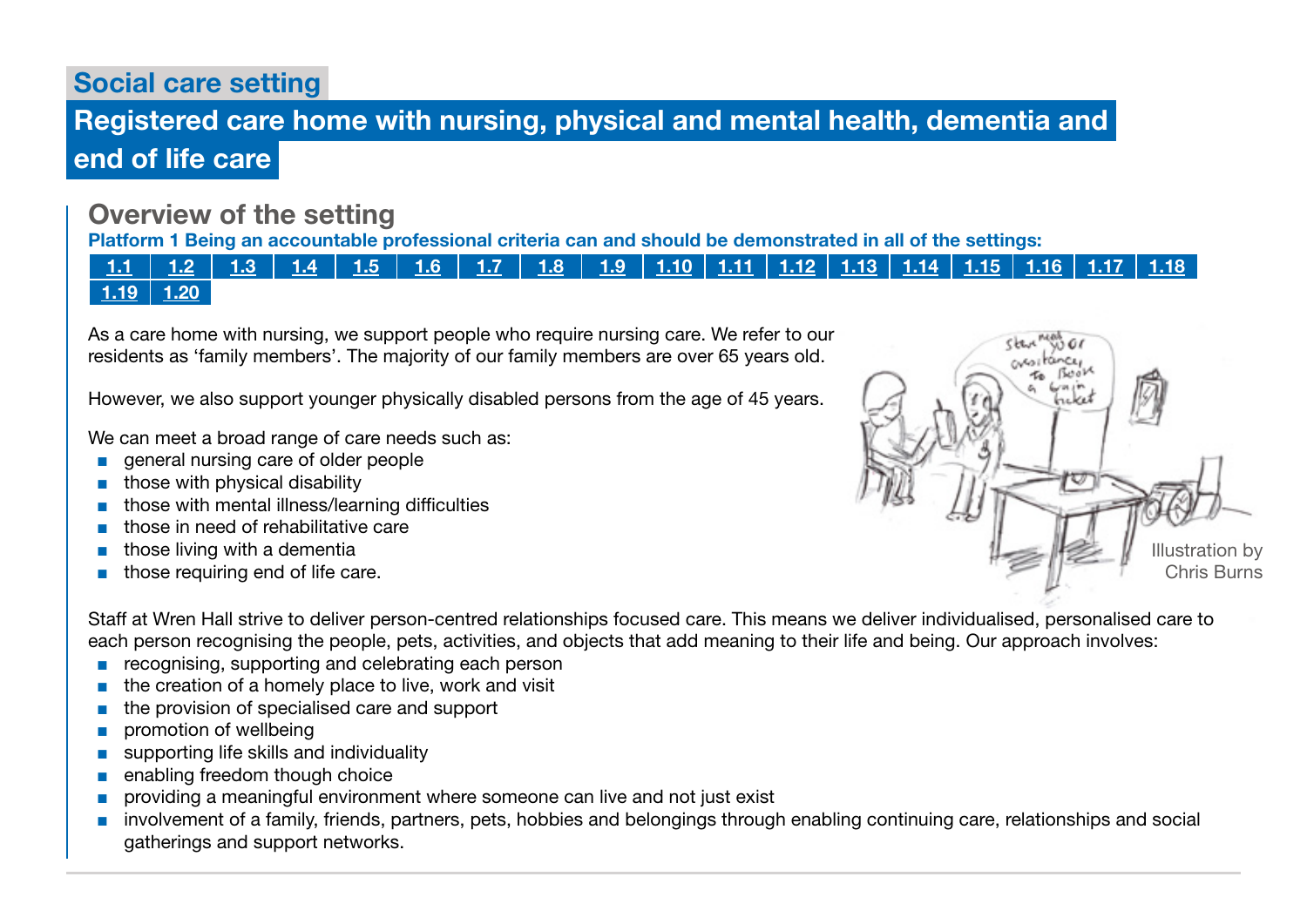In addition to residential services, Wren Hall offers day care. This service supports individuals to remain living as independently as possible at home and offers socialisation, meaningful engagement and occupation outside of the home setting.

Wren Hall embraces relationship-centred care with the aim of building stronger relationships. This takes person-centred care one step further with the recognition that to enable family members to be happy and fulfilled, we must understand their past and present relationships with others. This reflects the importance of interactions among people and recognises that these provide the foundation of any therapeutic care activity. We embrace a threedimensional approach between our family members, their family and friends and our staff team. Throughout our support and care delivery of an individual we recognise the relationships which are of importance to the person. These relationships may be with people but may also be with pets, nature, sports, religion etc. These are the things that give meaning to a person's life. This approach informs the delivery of personal care. It means that we are committed to joint decision making and shared care planning with the family member and their relatives.



The registered nurses are responsible for writing personalised care plans which will ensure that each person receives the level of care and support in an optimal manner that suits the individual. Individuals living with dementia may not recognise their needs. In order to gain their co-operation nurses must use our knowledge of the person and what is important to them to try to secure their participation. You will see this same approach used by the Dementia Outreach Team during their involvement with our family members.

Individualised risk assessments and positive risk taking – an example is a lady with dementia who spent her working life in a laundry and wants to undertake this role in the care home. A risk assessment identifies the hazards but offers ways of avoiding them so that she can maintain a sense of purpose in her life.

### Hello my name is… Barrie Welch

"Thank you for coming to my home. I hope you enjoy your time with our Wren Hall family. I came to live here a year ago when I contracted COVID-19. Before this I lived alone, and I was lonely and neglecting myself. I like to have banter with my 'family' here. You may be coming into my room to dust me down from head to toe. If you do, I need you to know all about me and what matters to me… a laugh and my cigs. You obviously need to know about my medication and at times I may tell you I'm not having them. If I trust you, you'll eventually persuade me to take them. I need you to listen to me and be a friend to me."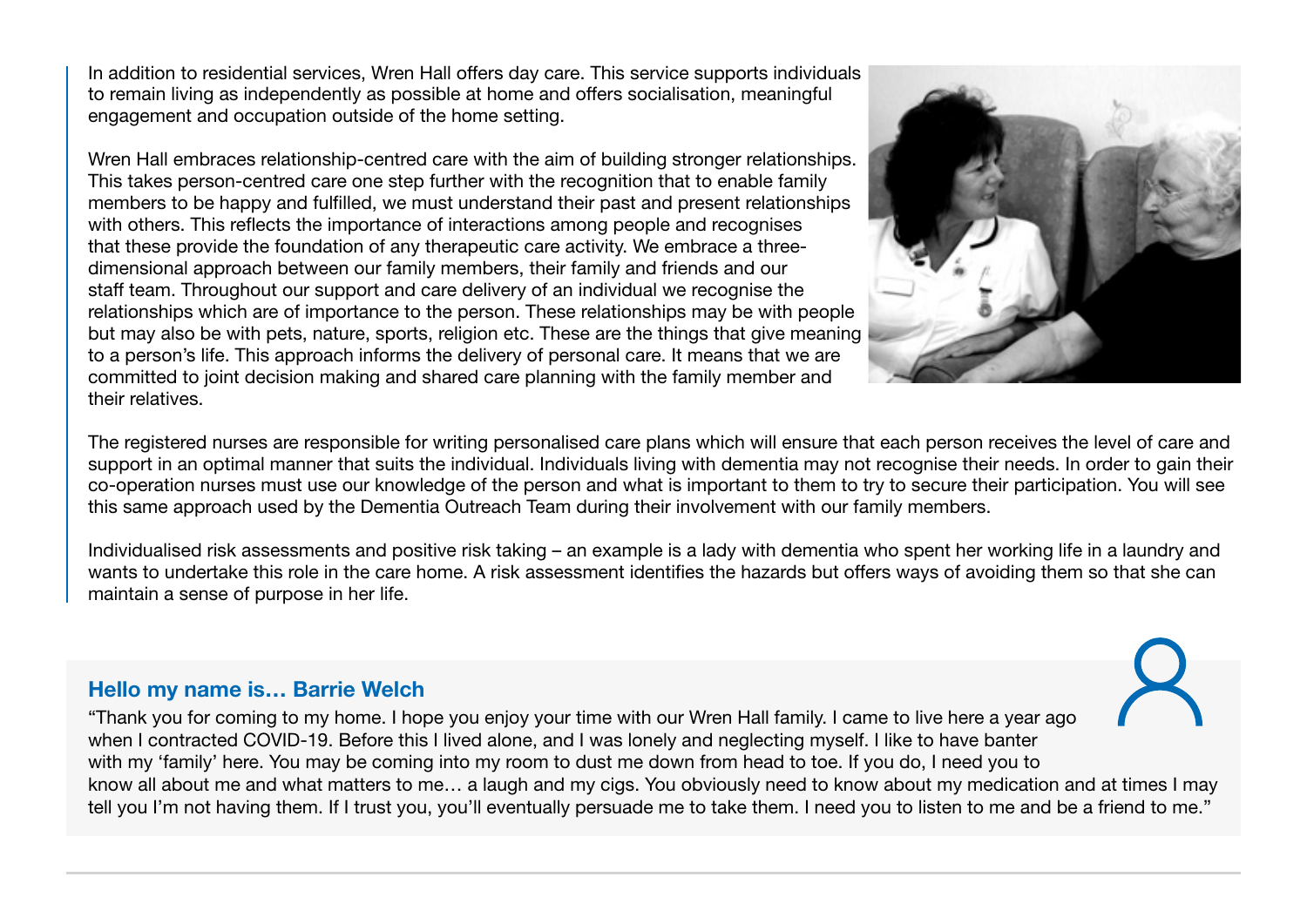# Specialist communication skills

Tailoring communication approaches to the individual with dementia is crucial to relationship-based care. The student nurse is likely to develop their understanding of such approaches as:

- "Dementia Capable" care, a form of positive behaviour support, that offers quidance on the most effective ways of responding to individuals when they are anxious, agitated, experiencing a distress reaction, and also in tension reduction.
- Total communication approaches which use all means, methods and opportunities to support individualised communication.
- Life history work.
- Making use of the "Therapeutic Lie" which involves entering the reality of the person in order to support them without creating agitation e.g. not challenging if a family member is focussed on the need to go and collect their child from school, going along with this until it is possible to distract them onto other things.

Most family members lack the mental capacity to make many decisions because of their dementia. As a result, most need a deprivation of liberty safeguard in place to ensure the individual is legally residing at Wren Hall. The student nurse will observe mental capacity assessments being conducted by best interest assessors, mental capacity assessors and you will witness the involvement of paid representatives. You will gain knowledge of the Mental Capacity Act and Deprivation of Liberty Safeguards. You will gain insight as to when and how to make safeguarding referrals.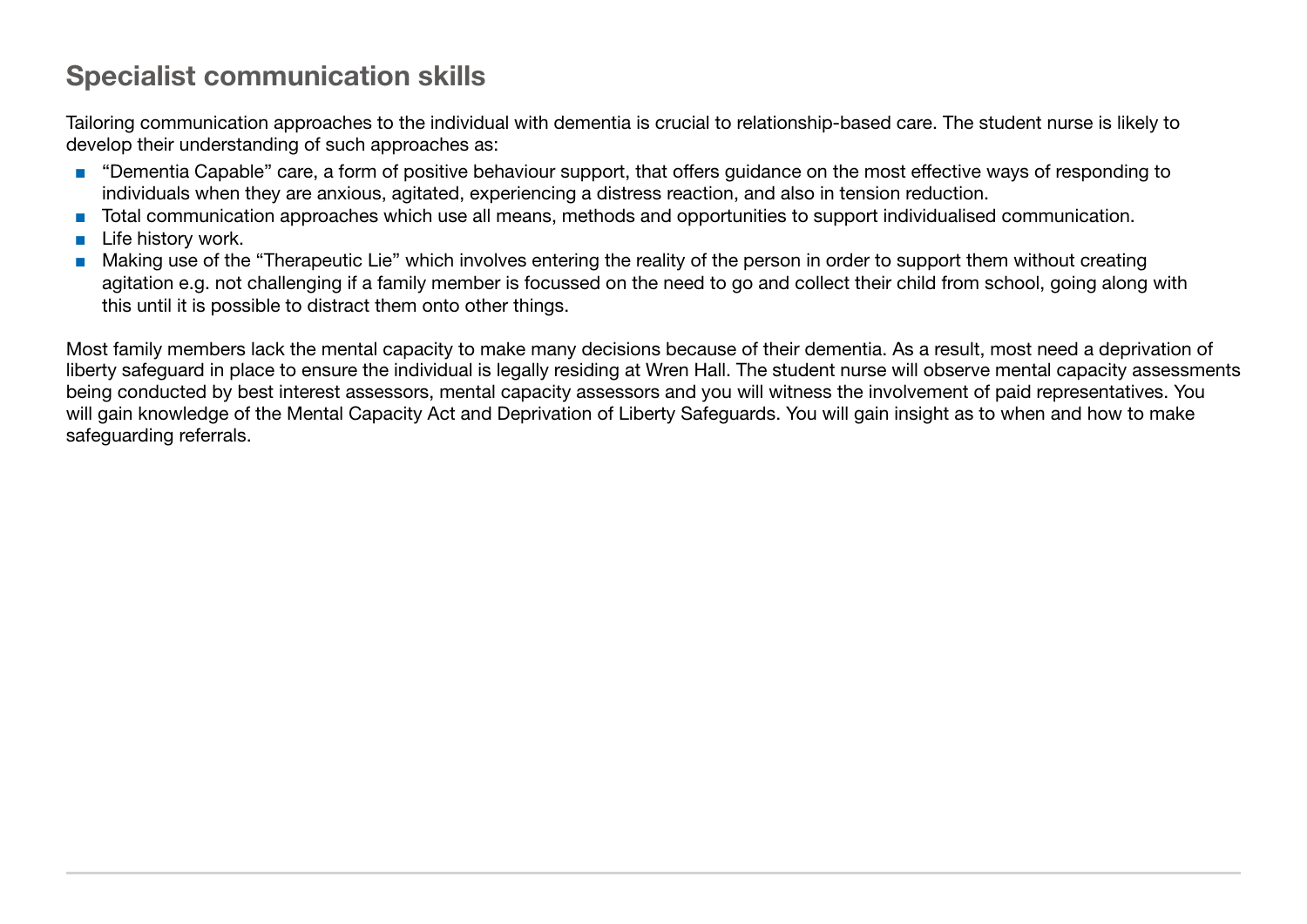# Complex clinical care

| rehabilitation                                        | application of infection<br>prevention and<br>control, practices and<br>environment | risk assessments<br>(environmental, moving<br>and handling, medication) | venepuncture                                                                                                                            |
|-------------------------------------------------------|-------------------------------------------------------------------------------------|-------------------------------------------------------------------------|-----------------------------------------------------------------------------------------------------------------------------------------|
| catheterisation                                       | vaccination and<br>immunisation                                                     | tracheostomy care                                                       | percutaneous<br>gastrostomy tube care                                                                                                   |
| undertaking and recording<br>of clinical observations | use of SBAR or News2 to<br>monitor and relay clinical<br>information                | continuous clinical and<br>risk assessments for each<br>clinical domain | managing deterioration                                                                                                                  |
| dietician nursing                                     | healthy diet programme                                                              | Promotion of health<br>awareness                                        | medical health reviews                                                                                                                  |
| knock on effects of poor<br>discharge                 | understanding frailty                                                               | understanding falls<br>risk intensive support<br>interaction            | effective discharge<br>planning from hospital/<br>sharing information -<br>MDT include home care<br>agencies to reduce re<br>admissions |
| introduction to concept of<br>telecare                | Ongoing monitoring – e.g.<br>must/waterlow/weight<br>loss                           | GP oversight                                                            | monitoring of various<br>conditions <i>i.e.</i> diabetes<br>management.                                                                 |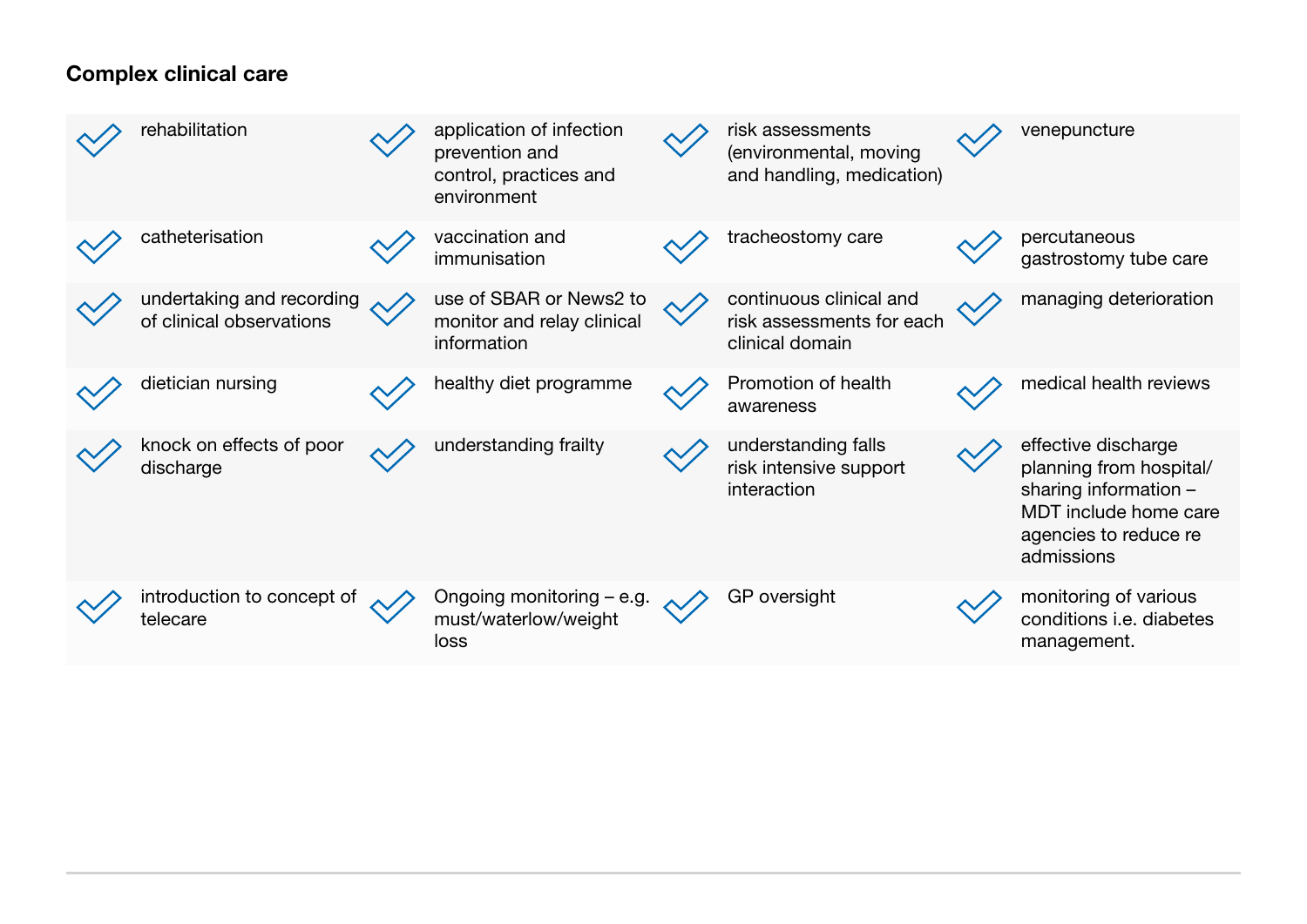## A student nurse on placement in this setting will have opportunities to:

- gain an understanding of "relationship-based" care and, in particular, the importance of this in identifying and supporting the needs of those people living with dementia
- build experience of engaging and supporting a person with dementia or other long term health condition in their daily living
- get involved with development and implementation of health and care plans including the undertaking of health checks
- participate in collaborative working with MDT professionals
- develop understanding of the social policy and regulatory frameworks in which social care is provided, and the implications for the nursing role.

The student nurse will build their understanding of the policy framework in which social care operates and the role of the nurse within this. They will find out about the reality of working at the interface between health and social care services.

They will develop their confidence as a professional leader and understand their responsibilities for modelling excellent practice to others in the care team.

They should experience clinical supervision and develop their reflective practice.

## People likely to be working during a normal shift

Staff members likely to be working alongside the student nurse include:

- 1. The managing director (a registered nurse) has overall responsibility for the running of the nursing home and as such has control of formulating company policy, financial planning, business strategy, family member care, staffing matters and control of drugs. She is supported by a team of other colleagues with responsibilities for staff recruitment, training and quality, health and safety.
- 2. The clinical and care team which comprises:
	- a team of 10 registered nurses
	- an assistant practitioner who supports the registered nurses and leads the care team
	- nursing associates who supplement the nursing team acting as a bridge between the care assistants and the registered nurses thus supporting the health and wellbeing of "family members"
	- care coordinators who lead the teams of care assistants in providing person-centred relationship focused care
	- care assistants who offer 24 hour support.
- **3.** The administrative and housekeeping teams
- 4. Staff delivering day care services.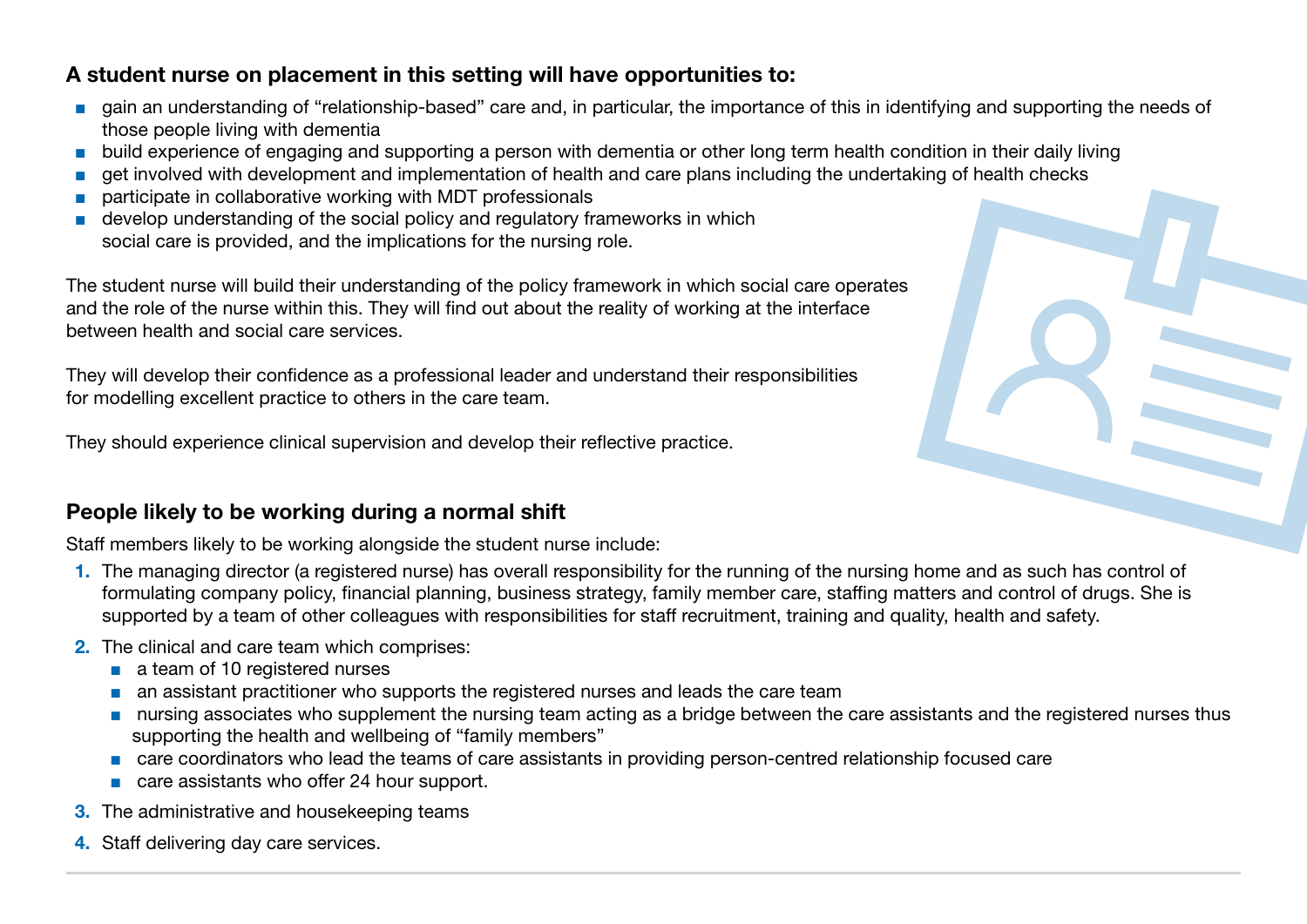# Multi-disciplinary opportunities to work with registered nurses from different fields, allied health, and other professionals



# Positive behaviour support (PBS)

PBS is a distinct role of the senior leadership team. This involves working alongside the care team to aid identification of triggers that lead to distressed reactions. Positive behaviour support coaches support meaningful activities and reduce behavioural incidents and by doing so increase a person's wellbeing whilst also reducing the experience of ill being.



## Occupational therapist

Occupational therapists visit our family members to offer advice and support regarding meaningful activities, most suitable equipment e.g. specialist seating etc. The occupational therapists are usually part of the Dementia Outreach Team which offers supports to individuals living with a dementia who are experiencing behavioural issues.



## Medical practitioner

Medical practitioners will visit to see a specific family member as necessary. The Primary Care Network (PCN) is moving to a 'one care home one practice' approach based on research evidence which suggests this approach offers optimised care. You will see GPs visiting, examining family members and collaborating with our nursing team. You will also see how our nursing team interfaces daily with the GP practice.



## Speech and language therapist

Many of our family members experience swallowing difficulties and this can result in them aspirating and developing chest infections. SALT assess our family members eating and drinking and recommend the most appropriate fluid and diet consistency using International Dysphagia Diet Standardisation Initiative (IDDSI). You will be able to see our catering team provide textured modified food and fortified drinks for our family members.



## Physiotherapy

Wren Hall employs our own physiotherapist who works with family members to keep their limbs moving so as to prevent joint stiffness and contractures thus alleviating pain. Some family members have physiotherapy post sustaining a fracture or fall in order to support rehabilitation.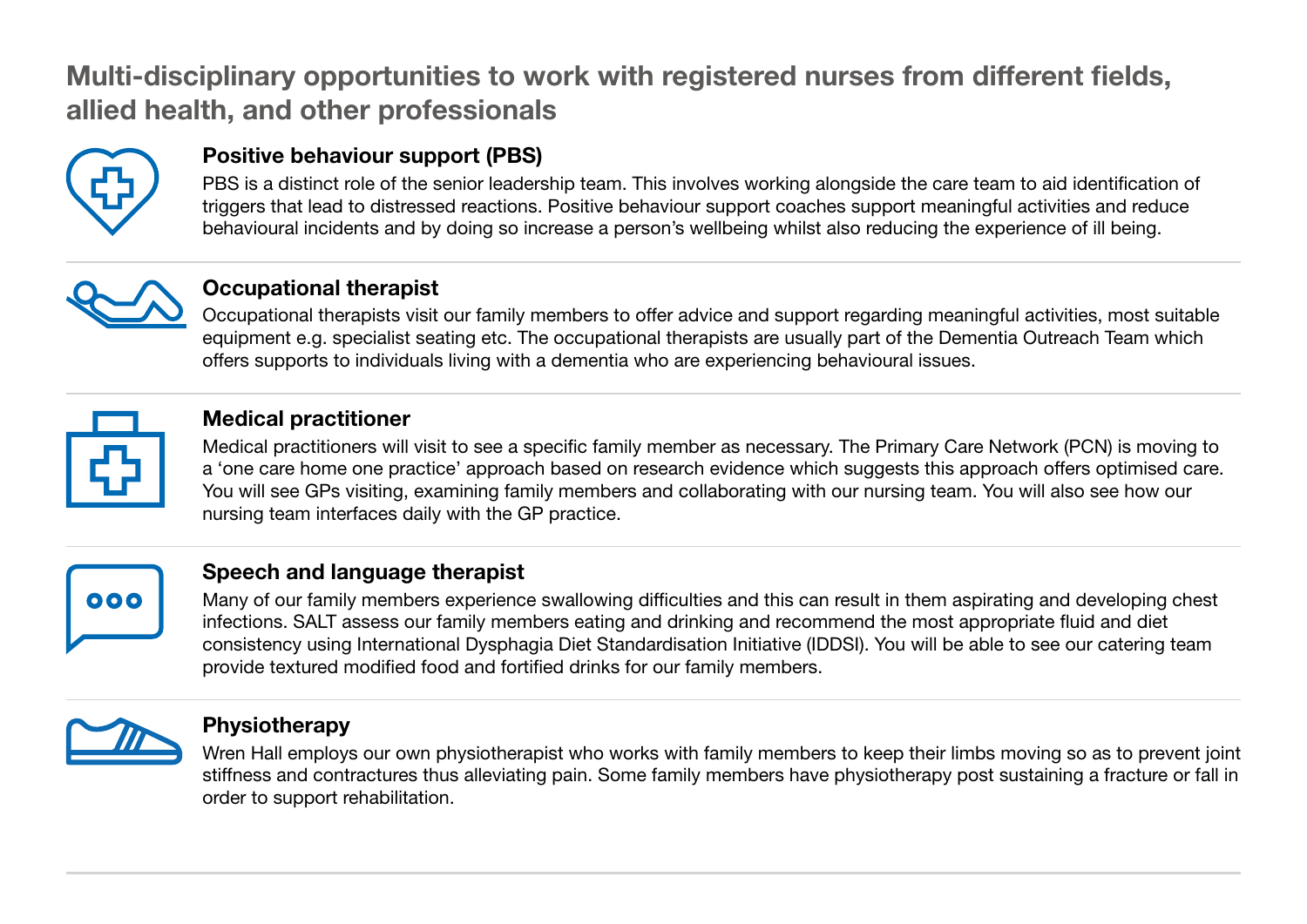

### **Dietician**

Family members are referred to NHS Dieticians by their GPs if we have concerns regarding weight loss or weight gain. The dieticians frequently work with SALT as often family members have swallowing difficulties.



## The safeguarding team

Headed by the managing director and including the registered nurses are responsible for raising and reporting concerns to the local authority. They also ensure that all staff have safeguarding training and awareness.



### Dementia outreach

Dementia outreach is an NHS community team. This team gets involved where a concern expressed about an issue that is affecting the family member's health and wellbeing, and particularly if it is impacting on the homes' ability to support that person.



## Social workers

They often have a role in the placement of an individual when they move into the service. They may undertake reviews to ensure that the service is continuing to meet the needs of the family member. They may also be involved if there is a safeguarding concern.